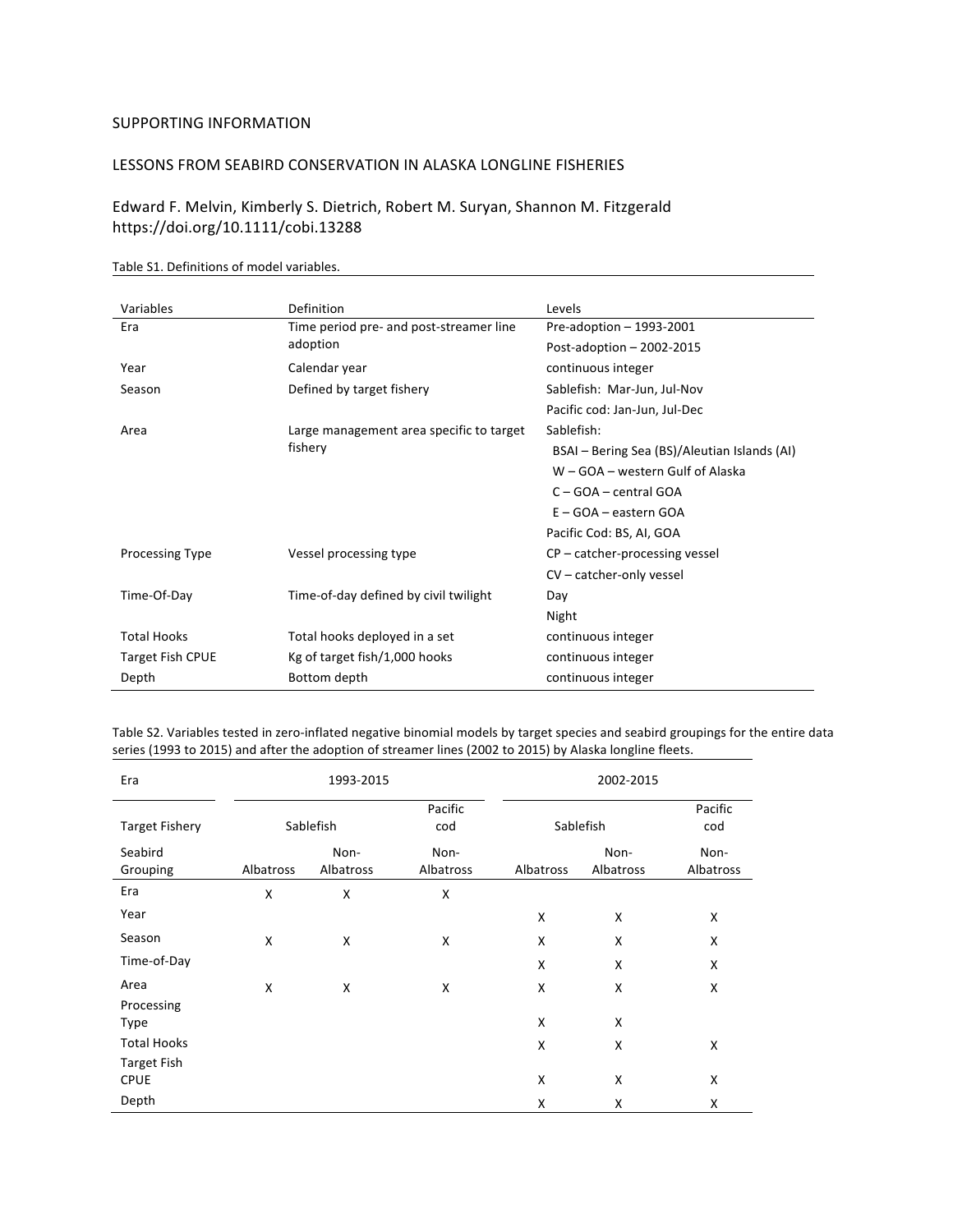| Model                                                                                                 | <b>AAIC</b> |
|-------------------------------------------------------------------------------------------------------|-------------|
| Albatross (Sablefish target)                                                                          |             |
| $\sim$ Era + Area+ Season + Area:Season + Era:Area   Era + Area + Season + Area:Season                | 0.0         |
| $\sim$ Era + Area+ Season + Area:Season + Era:Area   Era + Area + Season +Area:Season +<br>Season:Era | $-0.4$      |
| ~ Era + Area+ Season + Area:Season + Era:Area + Season:Era   Era + Area + Season<br>+Area:Season      | $-2.0$      |
| $\sim$ Era + Area+ Season + Area:Season + Era:Area   Era + Area + Season +Area:Season +<br>Era:Area   | 10.2        |
| ~ Era + Area+ Season   Era + Area + Season                                                            | 89.4        |
| Null model $(21   1)$                                                                                 | 344.2       |
| Non-Albatross (Sablefish target)                                                                      |             |
| ~ Era + Area + Era:Area   Era + Area + Season                                                         | 0.0         |
| $\sim$ Era + Area + Season   Era + Area + Season                                                      | 3.2         |
| ~ Area   Era + Area + Season                                                                          | 8.9         |
| Null model $(21   1)$                                                                                 | 248.7       |
| Non-Albatross (Pacific cod target)                                                                    |             |
| ~ Era + Season + Era:Season   Era                                                                     | 0.0         |
| ~ Era + Season   Era                                                                                  | 22.0        |
| $\sim$ Era + Season + Area   1                                                                        | 178.5       |
| Null model $(21   1)$                                                                                 | 4,623.3     |

Table S3. Final and competing zero-inflated negative binomial models (count | binomial) with associated ΔAICs relative to final model by target species-seabird grouping for the full 1993 – 2015 time series.

See Table S1 for variable definitions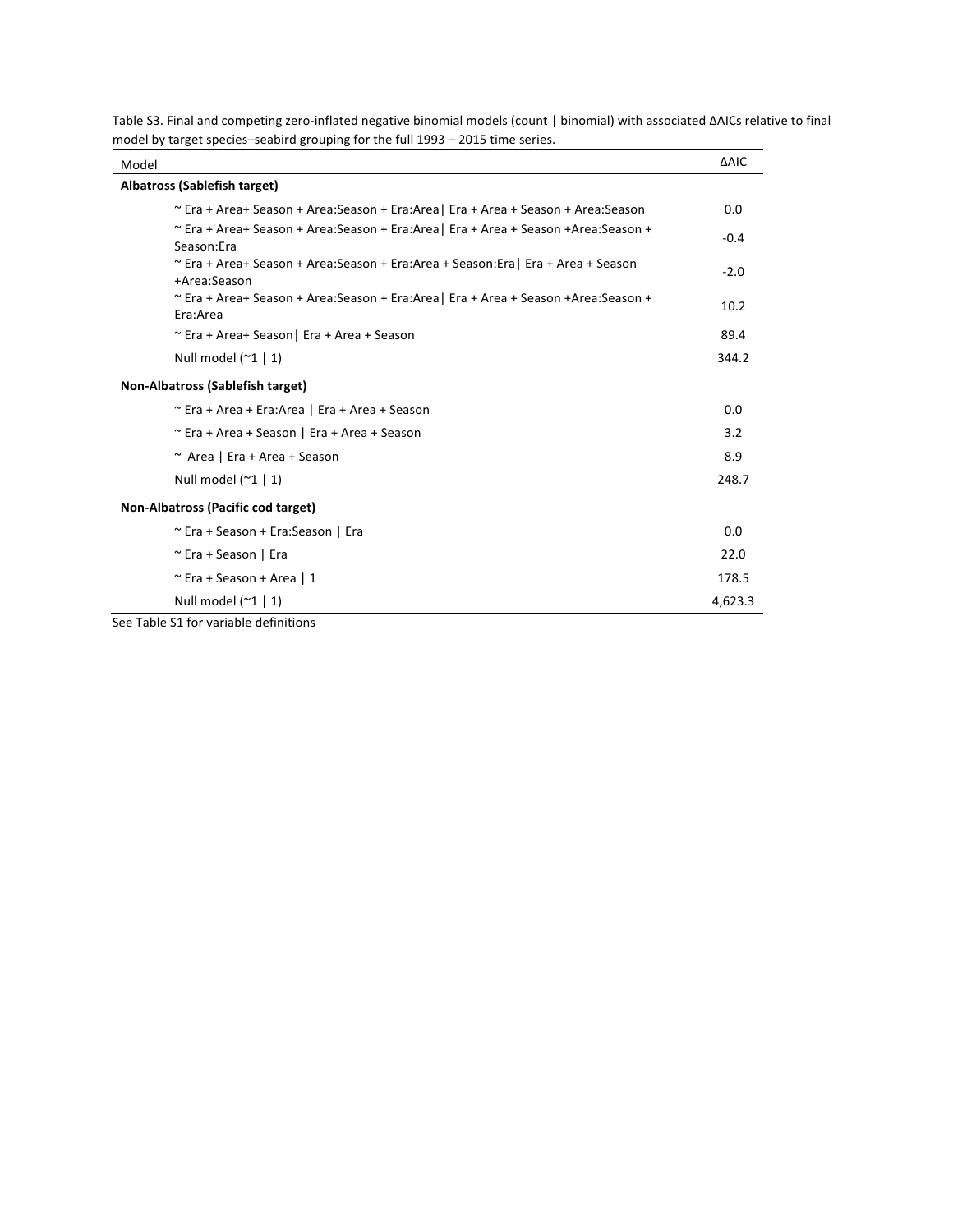| Model                                                                                                                 | <b>AAIC</b> |
|-----------------------------------------------------------------------------------------------------------------------|-------------|
| Albatross (Sablefish target)                                                                                          |             |
| ~ Year + Season + Area   Season + TOD + Area                                                                          | 0.0         |
| ~ Year + Season + Area   Year + Season + TOD + Area                                                                   | 0.2         |
| ~ Year + Season + TOD + Area   Season + TOD + Area                                                                    | 0.3         |
| ~ Year + Season + Area + Area: Season   Season + TOD + Area                                                           | $-1.1$      |
| ~ Year + Season + Area + Year: Area   Season + TOD + Area                                                             | 3.0         |
| ~ Year + Season + Area   Season + Area                                                                                | 62.9        |
| ~ Year + Season   Season                                                                                              | 128.4       |
| $~\sim$ Year   1                                                                                                      | 135.3       |
| Null model $($ $\sim$ 1   1)                                                                                          | 148.1       |
| Non-Albatross (Sablefish target)                                                                                      |             |
| $\sim$ Year + Area + Depth + Total Hooks + Sable CPUE + Area: Total Hooks   Year + Season + Area +<br>Area:Season     | 0.0         |
| ~ Year + Area + Depth + Total Hooks +SableCPUE + Area:Total Hooks   Year + Season + Area                              | 2.0         |
| ~Year + Area + Depth + Total Hooks +SableCPUE + Area:Total Hooks + Year:Area  <br>Year + Season + Area + Area: Season | 3.7         |
| ~Year + Area + Depth + Total Hooks +SableCPUE   Year + Season + Area + Area:Season                                    | 9.7         |
| ~ Year + Area + Depth + Total Hooks + SableCPUE   Year + Season + Area                                                | 12.4        |
| ~ Year + Area   Year + Season + Area                                                                                  | 32.4        |
| ~ Year + Area   Year + Area                                                                                           | 59.5        |
| ~ Year   Year                                                                                                         | 112.1       |
| Null model $(21   1)$                                                                                                 | 136.5       |
| Non-Albatross (Pacific cod target)                                                                                    |             |
| $\sim$ Year + Season + TOD + Area + Depth + Area: Year + Season: Area   Year + TOD + Area + Depth +<br>Area:Year      | 0.0         |
| ~Year + Season + TOD + Area + Depth + Area:Year + Season:Area   Year + TOD + Area + Depth                             | 18.6        |
| ~ Year + Season + TOD + Area + Depth   Year + TOD + Area + Depth                                                      | 128.9       |
| ~ Year + TOD + Area + Depth   Year + TOD + Area + Depth                                                               | 594.2       |
| ~ Year + TOD + Area   Year + TOD + Area                                                                               | 667.1       |
| ~ Year + Area   Year + Area                                                                                           | 877.2       |
| ~ Year   Year                                                                                                         | 973.6       |
| Null model $(21   1)$                                                                                                 | 1209.6      |

Table S4. Final and competing zero-inflated negative binomial models (count | binomial) with associated ΔAICs relative to final model by target species and seabird grouping in the post-streamer line adoption era (2002-2015).

See Table S1 for variable definitions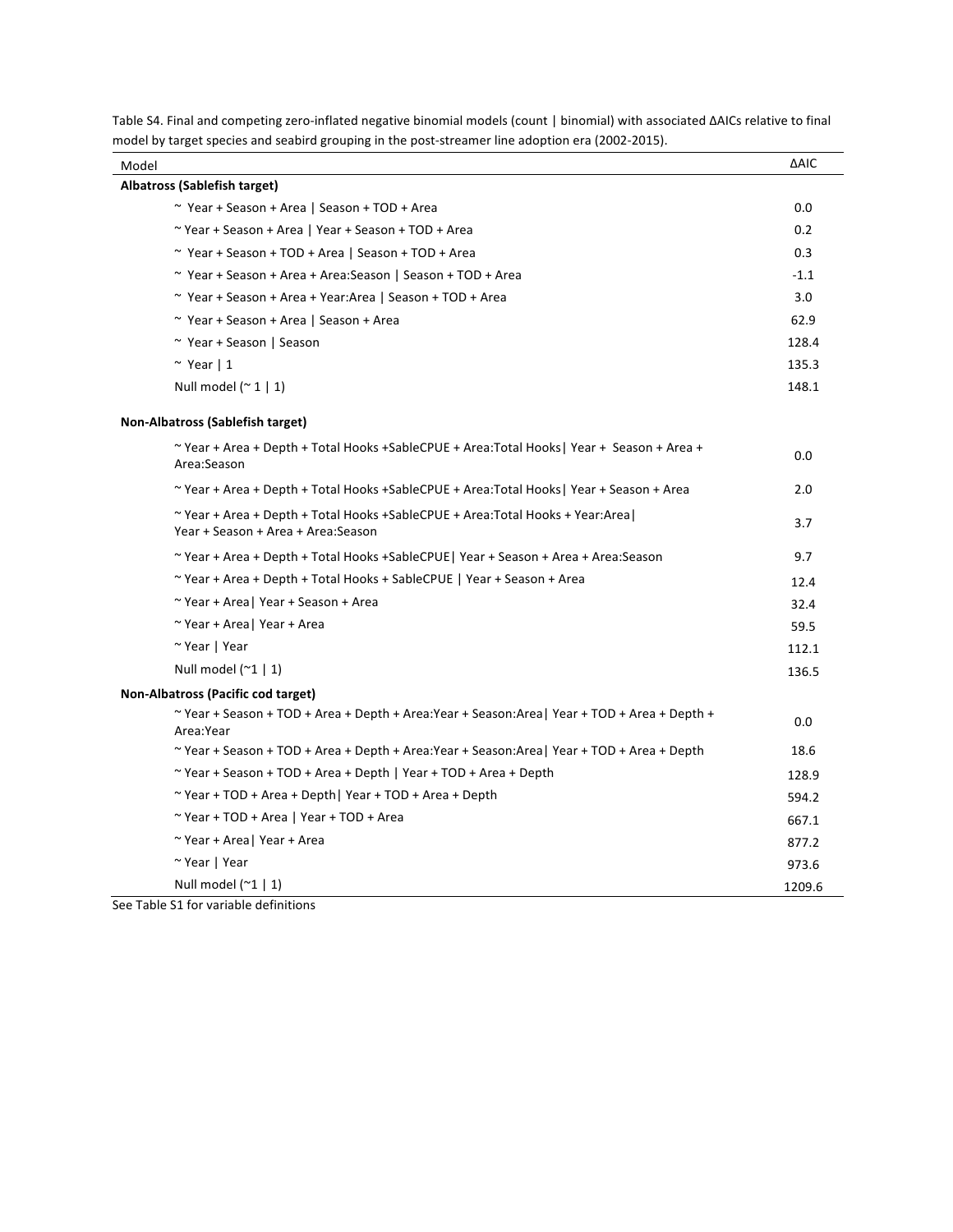| Pre Streamer Line Adoption |           |               | Post Streamer Line Adoption |               |           |               |        |                     |
|----------------------------|-----------|---------------|-----------------------------|---------------|-----------|---------------|--------|---------------------|
| Year                       | Albatross | Non-Albatross | Total                       | Effort (1000) | Albatross | Non-Albatross | Total  | Effort<br>$(1000)*$ |
| 1993                       | 1,147     | 8,024         | 9,171                       | 179,046.2     |           |               |        |                     |
| 1994                       | 608       | 10,756        | 11,364                      | 185,473.0     |           |               |        |                     |
| 1995                       | 1,253     | 19,766        | 21,019                      | 185,935.5     |           |               |        |                     |
| 1996                       | 1,141     | 9,113         | 10,254                      | 177,134.0     |           |               |        |                     |
| 1997                       | 548       | 21,071        | 21,619                      | 218,699.0     |           |               |        |                     |
| 1998                       | 2,018     | 24,252        | 26,270                      | 206,568.0     |           |               |        |                     |
| 1999                       | 963       | 12,302        | 13,265                      | 191,013.9     |           |               |        |                     |
| 2000                       | 738       | 18,355        | 19,093                      | 228,842.1     |           |               |        |                     |
| 2001                       | 590       | 9,964         | 10,554                      | 262,315.5     |           |               |        |                     |
| 2002                       |           |               |                             |               | 90        | 4,019         | 4,109  | 255,011.7           |
| 2003                       |           |               |                             |               | 359       | 5,342         | 5,701  | 331,721.1           |
| 2004                       |           |               |                             |               | 158       | 4,821         | 4,979  | 326,087.5           |
| 2005                       |           |               |                             |               | 126       | 6,244         | 6,370  | 320,874.4           |
| 2006                       |           |               |                             |               | 191       | 4,340         | 4,530  | 265,431.6           |
| 2007                       |           |               |                             |               | 235       | 8,097         | 8,332  |                     |
| 2008                       |           |               |                             |               | 529       | 6,001         | 6,530  |                     |
| 2009                       |           |               |                             |               | 197       | 9,944         | 10,141 |                     |
| 2010                       |           |               |                             |               | 308       | 3,799         | 4,107  |                     |
| 2011                       |           |               |                             |               | 442       | 8,904         | 9,346  |                     |
| 2012                       |           |               |                             |               | 222       | 4,618         | 4,840  |                     |
| 2013                       |           |               |                             |               | 673       | 3,767         | 4,439  |                     |
| 2014                       |           |               |                             |               | 439       | 1,650         | 2,090  |                     |
| 2015                       |           |               |                             |               | 594       | 4,698         | 5,292  |                     |
| Mean                       | 1,001     | 14,845        | 15,845                      | 203,892       | 326       | 5,446         | 5,772  | 299,825             |
| SE                         | 155       | 2,008         | 2,075                       | 9,445         | 49        | 598           | 591    | 16,342              |
| Minimum                    | 548       | 8,024         | 9,171                       | 177,134       | $90\,$    | 1,650         | 2,090  | 255,012             |
| Maximum                    | 2,018     | 24,252        | 26,270                      | 262,316       | 673       | 9,944         | 10,141 | 331,721             |

Table S5. Estimated annual total bycatch of albatrosses, nonalbatrosses and total birds and fishing effort (1000 hooks) pre and post adoption of streamer lines in Alaska longline fisheries from Fitzgerald et al. (2008) and Eich et al. (2016).

\* Effort data unavailable after 2006